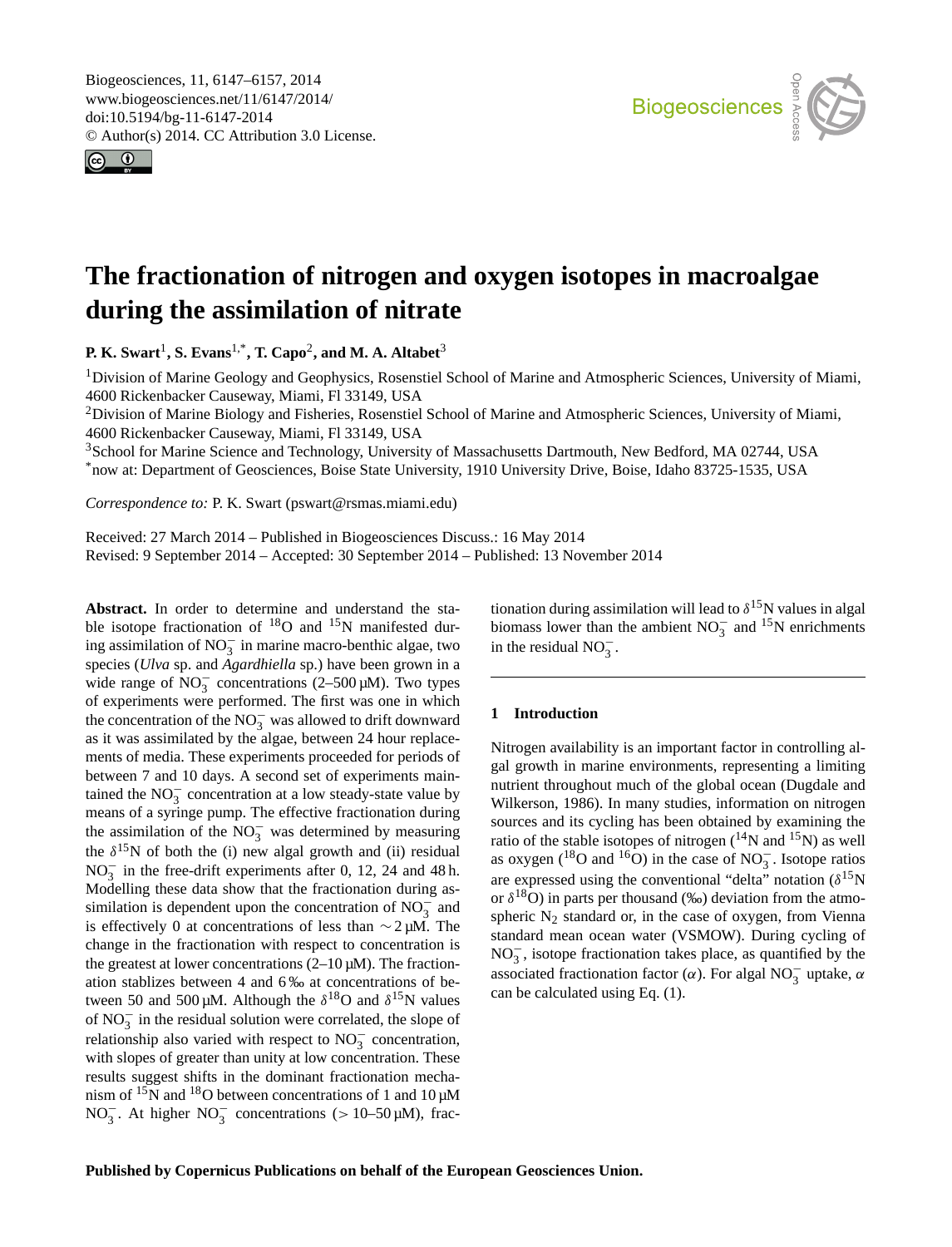The term epsilon  $(\varepsilon)$  is also commonly used and is related to  $\alpha$  by Eq. (2).

$$
\alpha = \frac{\frac{15_{\rm N}}{14_{\rm N_{\rm N_{\rm O}}}}}{\frac{15_{\rm N}}{14_{\rm N_{\rm algae}}}}
$$
(1)

$$
\varepsilon = (\alpha - 1) \times 1000\tag{2}
$$

The term  $\varepsilon$  can refer to fractionation of either <sup>15</sup>N (<sup>15</sup> $\varepsilon$ ) or <sup>18</sup>O (<sup>18</sup> $\varepsilon$ ) relative to the more abundant isotope of the element. In some of these processes, such as the fixation of atmospheric nitrogen, no significant isotopic fractionation takes place (<sup>15</sup> $\varepsilon$  ~ 0.0 ‰) (Hoering and Ford, 1960), and consequently the  $\delta^{15}N$  of  $N_2$  fixing organisms is similar to that of atmospheric  $N_2$  (0 ‰ by convention). In other processes, such as the denitrification of NO<sub>3</sub>, <sup>15</sup> $\varepsilon$  values are higher than 20 ‰ (Barford et al., 1999; Delwiche and Steyn, 1970; Granger et al., 2006; Miyake and Wada, 1971), leading to large increases in the  $\delta^{15}$ N of the residual reservoir of NO<sub>3</sub>. While the  $\delta^{15}N$  of microalgae has been studied in order to understand its use as a paleoceanographic proxy (Altabet, 1989; Altabet et al., 1991; Haug et al., 1998; Sigman et al., 2003), variations in the  $\delta^{15}$ N of macroalgae have also been widely used as possible indicators of anthropogenic influences (Carballeira et al., 2013; Costanzo et al., 2001; Heaton, 1986). Generally speaking, nitrogen derived from sewage is isotopically enriched in  $15N$ , and it has been argued that even modest enrichments of  $15N$  in macroalgae might reflect enhanced input from such sources (Lapointe et al., 2004). Other studies have shown that such enrichments could occur through normal processes including fractionation during assimilation (Lamb et al., 2012; Stokes et al., 2011) and that there are not always simple relationships between the input of anthropogenic wastes and  $\delta^{15}$ N values (Viana and Bode, 2013).

Studies of isotope fractionation during the assimilation of dissolved inorganic nitrogen by marine microalgae have reported a wide range of values. In one study, reported  $^{15}$  *s* values ranged from 0.7 to 23‰ for the assimilation of  $NO_3^$ by *Phaeodactylum tricornutum* (Wada and Hattori, 1978), a marine diatom. Another study reported  $15<sub>\epsilon</sub>$  values between 2.2 and 6.2 ‰ for 12 different marine phytoplankton cultures kept at a NO<sub>3</sub> concentration of 100  $\mu$ M (Needoba et al., 2003). Other research also reports wide ranges in  $^{15}$  *ε* values for both  $NO_3^-$  and  $NH_4^+$  for a variety of different microalgae (Horrigan et al., 1990; Lajtha and Michener, 1994; Montoya et al., 1990; Wada and Hattori, 1978). At least part of these large ranges in  ${}^{15}$ ε values probably resulted from variations in experimental conditions and are perhaps artefacts resulting from differences in aeration, light and nutrient drawdown. In addition, changing nutrient concentration might be an important controlling parameter, and several studies have shown that microalgae show varying fractionation as a function of concentration (Hoch et al., 1992; Pennock et al., 1996; Waser et al., 1998) that is likely due to changes in physiology and perhaps uptake mechanism.

In contrast to microalgae, there have been relatively few studies of  $15N$  fractionation in macroalgae. Some of these studies have relied on spiking the natural environment with high nitrate and ammonium concentrations (Teichberg et al., 2007), while others have used transplant experiments (Deutsch and Voss, 2006). Neither of these investigations reported <sup>15</sup> $\varepsilon$  values for fractionation during the assimilation of  $NO_3^-$ . The study of Cohen and Fong (2005) grew the green algae *Enteromorpha intestinalis* under varying concentrations of  $NO_3^-$  and  $NH_4^+$ , and, although they did not report values for <sup>15</sup>N fractionation, they concluded that the  $\delta^{15}N$ of the algae was not dependent upon concentrations of dissolved inorganic nitrogen. These experiments used a combination of increases in NO<sub>3</sub><sup>-</sup> and NH<sub>4</sub><sup>+</sup>, with the lower NO<sub>3</sub><sup>-</sup> concentration experiments containing high amounts of  $NH_4^+$ and vice versa. Under such experimental conditions it would have been difficult to isolate any potential concentration dependence upon fractionation manifested during assimilation. Given the possibility of a concentration dependence of  $^{15}N$ fractionation for  $NO_3^-$  in microalgae, we revisit here whether such a dependency is found in macroalgae. We have used two different approaches over a range of different concentrations. In the first series of experiments, two species of macroalgae, *Ulva* sp. and *Agardhiella* sp, were grown over a range in nominal  $NO_3^-$  concentrations of 10, 50, 100 and 500 µM. As the algae within each culture consumed the  $NO<sub>3</sub><sup>-</sup>$  in the solution, the solutions were replaced every 24 h. These were the so-called free-drift experiments. In the second set of experiments, NO<sub>3</sub> levels were maintained at a low level (< 2 µM) by continual addition from a syringe pump. Hence these experiments cover the range of  $NO_3^-$  concentrations used in most previous experiments ( $> 100 \mu M$ ) as well as those seen under natural conditions.

#### **2 Methods**

Samples of the green algae *Ulva* sp. and the rhodophyte algae *Agardhiella* sp. were collected from cultures held at the *Aplysia* Mariculture Laboratory's algal aquaculture facility (University of Miami). These species were maintained in a system of seven, 9000 L fiberglass tanks supplied with filtered seawater at a rate of ∼ 22 L min−<sup>1</sup> . Radiant energy and temperature are monitored constantly, and algal growth rates are optimized by adjusting nutrient levels weekly. These stocks are kept continually as a food source for other organisms in the facility. In preparation for these experiments the algal thalli were rinsed with filtered seawater and gently scrubbed to remove surface epiphytes. Prior to experimentation, the macroalgae were maintained within 2 L flasks at 26 °C and approximately 100 µmol photons  $m^{-2} s^{-1}$  for a 14-day acclimation period. During the acclimation period, filtered and autoclaved seawater was changed every 2 days, enriched to 500  $\mu$ M N (250  $\mu$ M NaNO<sub>3</sub> and 250  $\mu$ M NH<sub>4</sub>Cl) and 44  $\mu$ M KH<sub>2</sub>PO<sub>4</sub>, with  $f/2$  medium supplements of B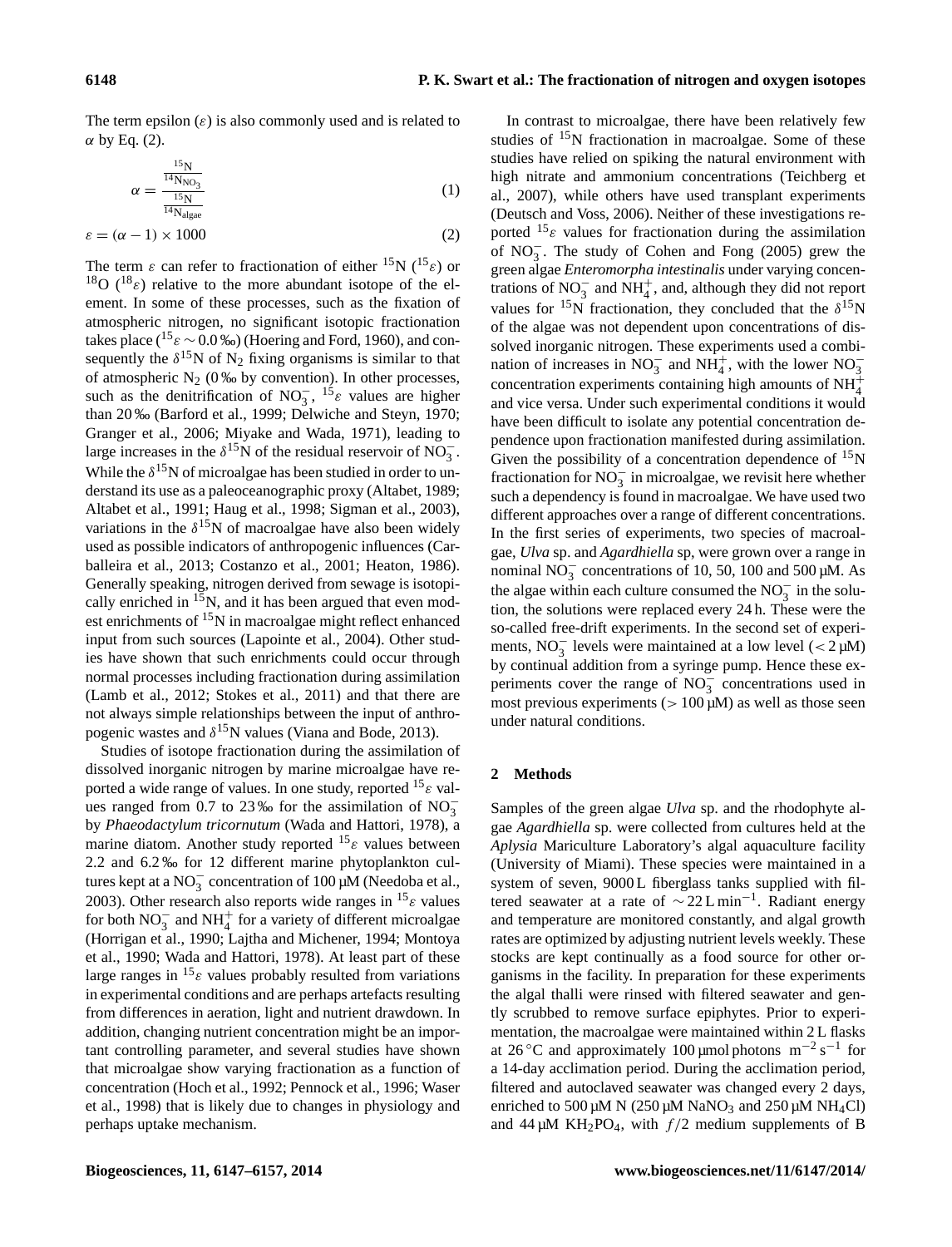# **P. K. Swart et al.: The fractionation of nitrogen and oxygen isotopes 6149**

|                | Ulva sp.       |                                  |                                  |               | Agardiella sp.                  |                                  |                                  |      |
|----------------|----------------|----------------------------------|----------------------------------|---------------|---------------------------------|----------------------------------|----------------------------------|------|
| Time           | $NO_3^-$<br>μM | Final<br>$\delta^{15}$ N<br>$\%$ | Final<br>$\delta^{18}$ O<br>$\%$ | $\mathcal{f}$ | $NO_3^-$<br>μM                  | Final<br>$\delta^{15}$ N<br>$\%$ | Final<br>$\delta^{18}$ O<br>$\%$ | f    |
| <b>Tissue</b>  | 14             | 5.1                              | $\equiv$                         | 0.26          | 14                              | 1.8                              |                                  | 0.21 |
| $\theta$       | 14             | 3.3                              | 21.8                             | 1.00          | 14                              | 3.5                              | 17.3                             | 1.00 |
| 12             | 9              | 4.5                              | 22.4                             | 0.60          | 3                               | 6.3                              | 23.1                             | 0.22 |
| 24             | $\overline{4}$ | 4.8                              | 24.9                             | 0.26          | 3                               | 6.4                              | 22.6                             | 0.21 |
| 48             | < 1            | Lost                             | Lost                             | 0.03          | $\overline{\phantom{0}}$        |                                  |                                  |      |
| <b>Tissue</b>  | 60             | 6.0                              | $\overline{\phantom{0}}$         | 0.51          | 55                              | 1.2                              |                                  | 0.24 |
| $\overline{0}$ | 60             | 3.4                              | 23.0                             | 1.00          | 55                              | 2.9                              | 21.9                             | 1.00 |
| 12             | 46             | 4.1                              | 24.2                             | 0.76          | $\hspace{0.1mm}-\hspace{0.1mm}$ | $\sim$                           |                                  |      |
| 24             | 31             | 4.9                              | 25.5                             | 0.51          | 13                              | 6.3                              | 25.6                             | 0.24 |
| 48             | $\mathbf{1}$   | 9.5                              | 30.1                             | 0.02          |                                 |                                  |                                  |      |
| <b>Tissue</b>  | 103            | 2.9                              | $\equiv$                         | 0.78          | 104                             | 0.7                              |                                  | 0.68 |
| $\Omega$       | 103            | 3.2                              | 23.6                             | 1.00          | 104                             | 3.1                              | 23.3                             | 1.00 |
| 12             | 90             | 3.5                              | 24.1                             | 0.87          | $\overline{\phantom{0}}$        |                                  |                                  |      |
| 24             | 90             | 4.1                              | 24.4                             | 0.78          | 71                              | 5.1                              | 25.1                             | 0.68 |
| 48             | 36             | 6.3                              | 27.6                             | 0.35          |                                 |                                  |                                  |      |
| <b>Tissue</b>  | 485            | 1.2                              | $\overline{\phantom{0}}$         | 0.99          | 514                             | $-3.0$                           |                                  | 0.96 |
| $\overline{0}$ | 485            | 3.2                              | 23.2                             | 1.00          | 514                             | 2.7                              | 23.1                             | 1.00 |
| 12             | 467            | 3.2                              | 23.5                             | 0.96          | $\sim$                          | $\sim$                           | $\overline{\phantom{0}}$         |      |
| 24             | 481            | 2.7                              | 23.1                             | 0.99          | 495                             | 3.1                              | 23.3                             | 0.96 |
| 48             | 435            | 3.4                              | 23.7                             | 0.90          | 439                             | 4.1                              | 25.0                             | 0.85 |

**Table 1.** Changes in the  $\delta^{15}N$  and  $\delta^{18}O$  of NO<sub>3</sub><sup>-</sup> during the *Ulva* experiments.

For the tissue each analysis represents the mean of two replicates; for the  $NO_3^-$  each analysis represents the mean of four analyses.

**Table 2.** N isotopic composition of syringe experiment algae.

|             | NO <sub>3</sub><br>$(\mu m)$ | $\delta^{15}$ N<br>$\%$ | σ   | n                             |
|-------------|------------------------------|-------------------------|-----|-------------------------------|
| Initial     |                              | 3.3                     | 0.3 | 16                            |
| Ulva        | 3                            | 13                      | 0.3 |                               |
| Agardhiella | 7                            | 3.4                     | 0.0 | $\mathfrak{D}_{\mathfrak{p}}$ |
| Agardhiella | 10                           | 29                      | 0.0 | $\mathcal{D}$                 |

vitamins (vitamin  $B_{12}$ , biotin and thiamine) and trace metals (Fe, Cu, Mo, Zn, Co and Mn) (Guillard, 1975). The cultures were continually aerated throughout the incubations.

#### **2.1 Experimental protocol**

#### **2.1.1 Free-drift experiments**

In these experiments the effect of varied nutrient availability on the nitrogen isotopic composition of new algal growth with respect to varied  $\overline{NO_3^-}$  concentration was investigated. Nominal concentrations of 10, 50, 100 and 500 µM  $N$  (NaNO<sub>3</sub>) were supplied in a medium of autoclaved, filtered (0.2 µm cartridge filter) seawater enriched with the same  $KH_2PO_4$ , B vitamin and trace metal supplements outlined for the acclimation medium (note that the actual targeted and measured concentrations were slightly different and the values used are reported in Tables 1 and 2). Subsamples of *Ulva* and *Agardhiella* (0.25–0.5 g wet weight; 2.5–3.0 cm) were taken from acclimation flasks, any visible epiphytes were again removed and the algae samples were placed in 2 L flasks filled with incubation medium. The media were replaced every 24 h, at which time each algal sample was rinsed to prevent epiphyte accumulation. The experiments proceeded for a period of 7–9 days. Water samples were collected after each 24 h period and analysed for the concentrations of  $NO_3^-$  and  $NH_4^+$ . At the conclusion of the incubations, final accumulated biomass was weighed and, as the new algal growth produced was clearly visible, material which had grown only under the experimental conditions was trimmed off (Fig. 1). This material was dried  $(40^{\circ}C, 48h)$ and then ground with mortar and pestle for subsequent N isotopic analyses and  $C/N$  determination. In order to examine the effect of assimilation on the  $\delta^{15}$ N of residual NO<sub>3</sub>, special experiments were performed in which the same water was kept in the algal cultures for periods of up to 48 h. After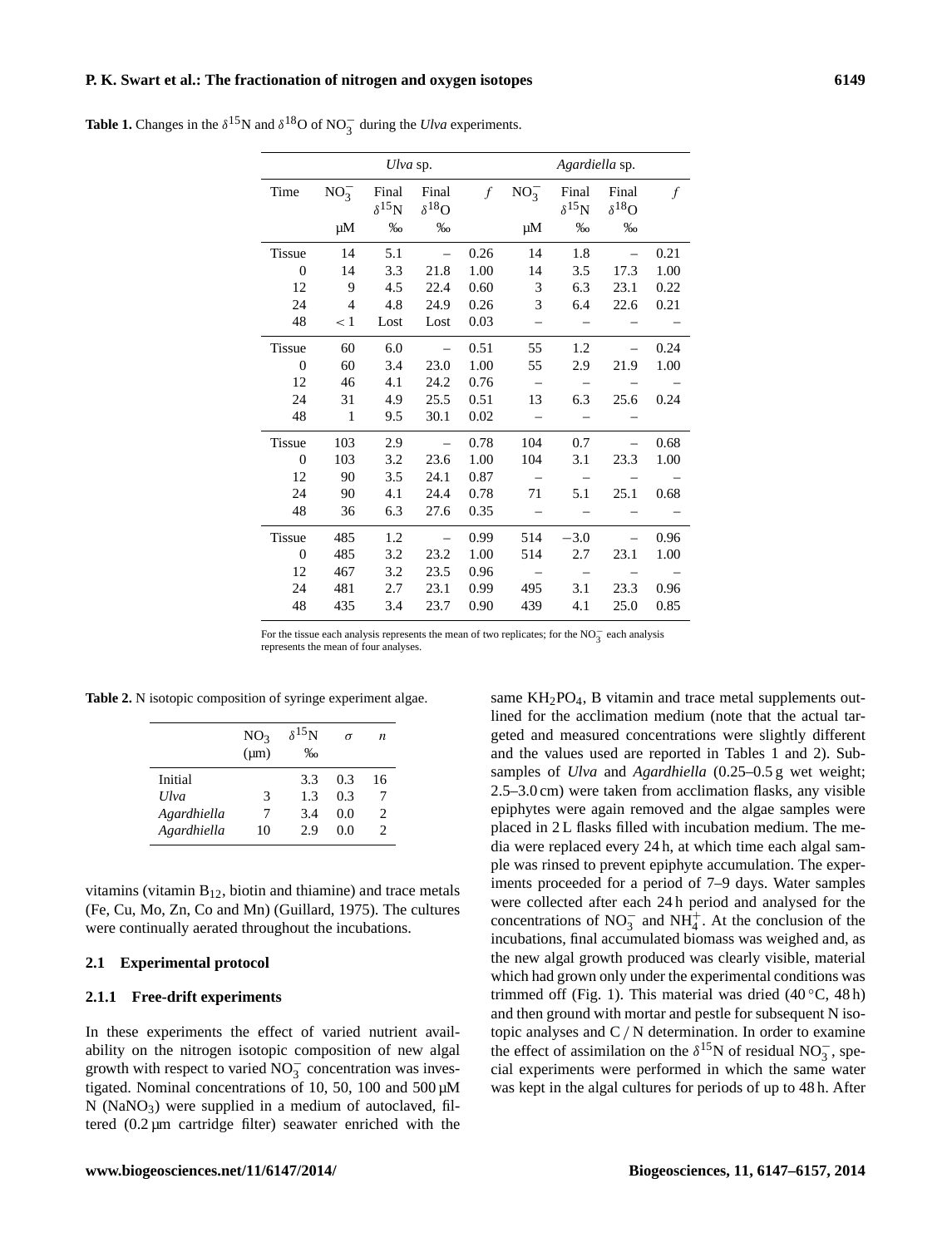

**Figure 1.** Pictures showing samples of *Agardhiella* sp. grown in different concentrations of NO<sup>−</sup> 3 . From left to right, pictures show the initial individual and specimens grown in solutions containing nominally ambient, 10, 50, 100 and 500  $\mu$ M NO<sub>3</sub>. All experiments in which  $NO_3^-$  was added showed approximately similar growth rates, but reduced uptake of N at lower N concentrations. At the end of the experiment the ends of the algae were trimmed and analysed for their  $\delta^{15}N$ ,  $\delta^{13}C$  and C / N ratio. The new growth could be distinguished by comparison with the size of the original fragment (see Fig. 1a) and the change in colour.

12, 24 and 48 h, water samples were taken and the  $\delta^{18}O$  and  $\delta^{15}$ N of the NO<sub>3</sub> measured.

# **2.1.2 Constant NO**<sup>−</sup> **3 concentration experiments**

At low concentrations of NO<sub>3</sub> (< 10 $\mu$ M), the algae rapidly assimilated  $NO_3^-$  and concentrations decreased to values of less than  $3 \mu M$  within a few hours. In order to maintain a consistent low concentration and provide sufficient  $NO_3^-$  for the algal growth,  $NO_3^-$  was continuously added by means of a syringe pump. The rate of addition was initially determined by using the uptake rates calculated from the freedrift experiments and then adjusted slightly after the analysis of the  $NO_3^-$  concentration in the experiment. In these experiments concentrations started at ∼ 10 µM and stabilized at 3 µM throughout the growth period.



**Figure 2.** The relationship between  $\delta^{18}$ O and  $\delta^{15}$ N during the freedrift experiments for the two species of algae studied. Error bars represent mean analytical error for the various analyses and have been removed for clarity from the *Agardhiella* sp. data.

#### **2.2 Analytical protocol**

#### **2.2.1 Stable isotopes**

#### **Algal biomass**

The organic carbon and nitrogen content as well as the stable nitrogen ( $\delta^{15}$ N) and carbon ( $\delta^{13}$ C) isotopic composition of the algae was determined using a CN analyser (ANCA, Europa Scientific) interfaced with a continuous-flow isotoperatio mass spectrometer (CF-IRMS) (20–20, Europa Scientific). Prior to analysis the algae samples were dried and 3–6 mg were placed in tin capsules. Data obtained from the mass spectrometer provide the  $C/N$  ratio of the samples in addition to the isotopic content of the organic matter. Samples of the nutrient salts added were analysed in a similar manner to determine the initial  $\delta^{15}$ N of the medium. The  $\delta^{15}$ N and  $\delta^{18}$ O of the initial NO<sub>3</sub> were also analysed as dissolved inorganic nitrogen (see below). Internal laboratory standards, calibrated to VPDB and atmospheric  $N_2$ , were analysed every 10 samples, and data were corrected relative to the mean of the two nearest standards. External precision is approximately  $\pm 0.2$  ‰ for  $\delta^{15}N$  and  $\pm 0.1$  ‰ for  $\delta^{13}C$ . The C/ N ratio was calculated by comparing the integrated area of the major beams (mass 28 for N and mass 44 for C) to standards with known C / N ratios. The external precision for this method is  $< 0.1 %$ .

#### **Dissolved inorganic nitrogen**

The  $\delta^{15}$ N and  $\delta^{18}$ O composition of the samples were determined using a GV IsoPrime with an external automated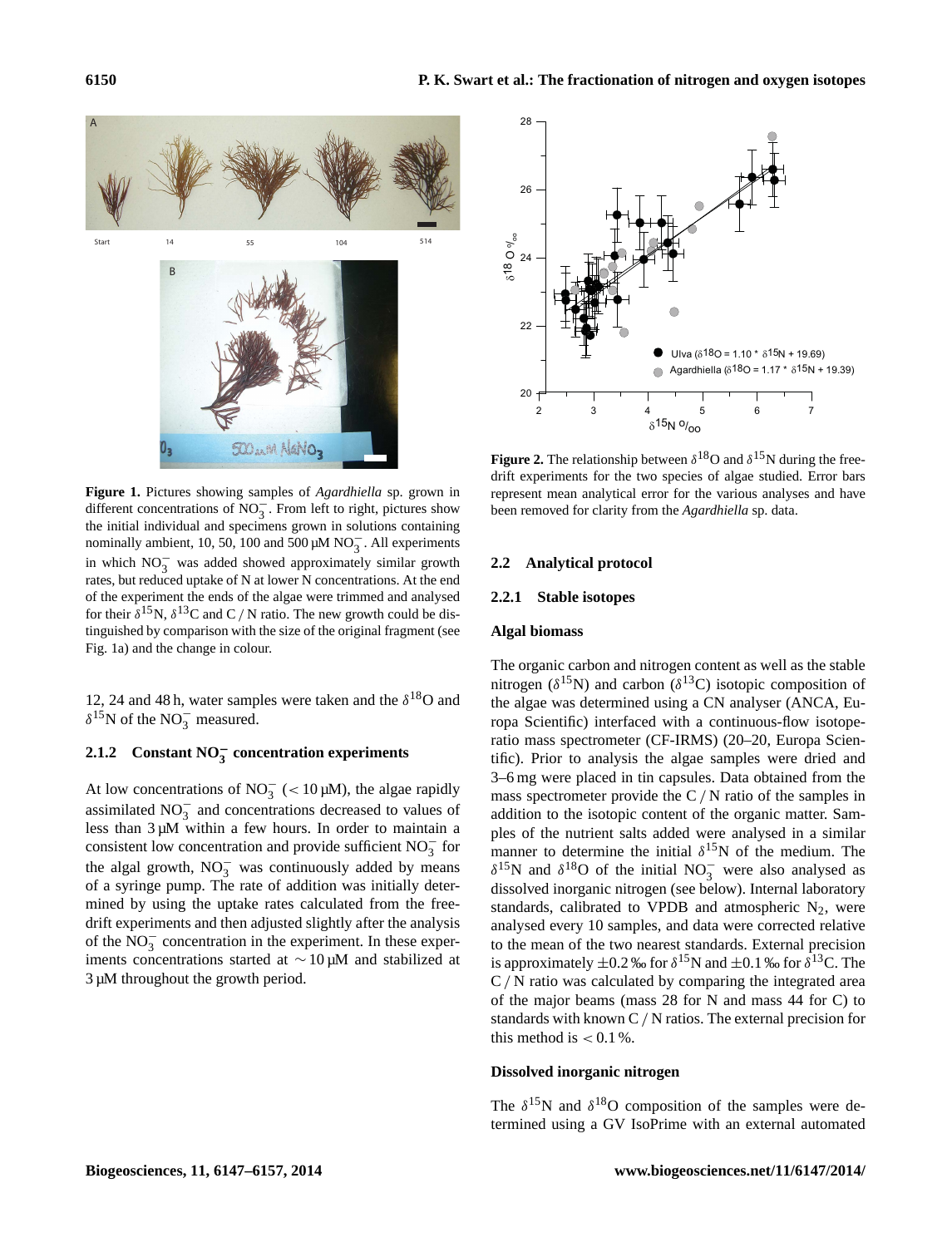purge-and-trap system at the University of Massachusetts, Dartmouth, SMAST campus. The  $NO_3^-$  was converted to N<sub>2</sub>O using Cd reduction to NO<sub>2</sub> followed by azide treatment (McIlvin and Altabet, 2005). Data are reported relative to atmospheric  $N_2$  and VSMOW for nitrogen and oxygen, respectively. Each run of  $NO_3^-$  samples consisted of one operational blank (low-nutrient seawater treated with azide), three  $NO<sub>2</sub><sup>-</sup>$  standards, a cadmium blank (low-nutrient seawater treated with cadmium) and three NO<sub>3</sub> standards (USGS 34, 35 and an internal Altabet lab standard), followed by the prepared samples. Three randomly selected samples were also prepared in triplicate to check for method and machine reproducibility. The run ended with three more  $NO<sub>2</sub><sup>-</sup>$  standards, three  $NO_3^-$  standards, a Cd blank and an operational blank. Analytical precision measured from multiple determinations on standards was approximately  $\pm 0.2$  ‰ for  $\delta^{15}N$ and  $\pm 0.7$  ‰ for  $\delta^{18}$ O (NO<sub>3</sub> only).

Isotopic data produced from each run were scrutinized for standard precision throughout individual runs. Samples were corrected for the small amount ( $\sim$  15 %) of oxygen exchange that occurs between the sample and water during the conversion to nitrous oxide, fractionation due to oxygen removal and the 1 : 1 addition of azide N to  $NO<sub>2</sub><sup>-</sup>-N$  in the formation of N2O (see McIlvin and Altabet, 2005, for an in-depth discussion of  $\delta^{15}$ N and  $\delta^{18}$ O corrections).

#### **.2 Nutrient concentrations**

Concentrations of  $NO_3^-$ ,  $NO_2^-$  and  $NH_4^+$  in the growth solutions were analysed prior to, during and after each experiment. Nitrate and nitrite concentrations were determined by diazotization before and after reduction with cadmium (Grasshoff, 1976). Ammonium concentrations were determined with the indophenol-blue method. Note that the measured concentrations of the  $NO_3^-$  were slightly different than initial target concentrations.

#### **3 Results**

#### **3.1 Nitrogen isotopes in algal material**

#### **3.1.1 Free-drift experiments**

Results from the free-drift nutrient experiments from *Ulva* and *Agardhiella* are presented in Table 1. In each of the treatments the  $\delta^{15}$ N of the new algal growth during each experiment and the residual  $NO_3^-$  concentrations left in each treatment after the 24 h incubations were determined. Although concentrations of  $NO_2^-$  and  $NH_4^+$  were measured, none was detected. The δ <sup>15</sup>N of the newly grown *Agardhiella* material decreased from  $1.8\%$  (14  $\mu$ M) to 1.6% in the 50  $\mu$ M treatment, to 0.7 ‰ in the 103 µM treatment and finally to −3.0 ‰ in the 485 µM experiment. Similar results were found in the experiments using  $U$ lva although the  $\delta^{15}$ N values were all

higher (Table 1). For example, in the lowest two  $NO_3^-$  treatments, the  $\delta^{15}$ N of the *Ulva* was actually more positive than that of the  $NO_3^-$  in the growth medium (Table 1).

The C / N ratios and the  $\delta^{13}$ C values of the algae are included in the supplementary information.

#### **3.1.2 Syringe experiments**

The results from all the syringe experiments are listed in Table 2. The  $\delta^{15}N$  value of *Ulva* and *Agardhiella* exhibited small decreases.

#### **3.2 Isotopic analysis of dissolved inorganic nitrogen**

# **3.2.1 Free-drift experiments**

The data from the free-drift experiments are presented in Table 1 with the trend in the  $\delta^{15}$ N of the NO<sub>3</sub> mirroring that of the solid algae. The mean  $\delta^{15}$ N and  $\delta^{18}$ O values of the initial NO<sub>3</sub> were  $+3.3 \pm 0.3$  ‰ and  $+23 \pm 0.3$ , respectively ( $n = 12$ ), and as the NO<sub>3</sub> was consumed the residual NO<sub>3</sub> became isotopically enriched in <sup>15</sup>N and <sup>18</sup>O. The  $\delta^{15}N$ and  $\delta^{18}$ O values in both *Agardhiella* sp. ( $r^2 = 0.60$ ,  $n = 13$ ) and *Ulva* sp.  $(r^2 = 0.79, n = 25)$  experiments were positively correlated to each other, exhibiting a slope close to unity for both algae species (1.1 for *Ulva* sp. and 1.17 for *Agardhiella* sp.). In the lower-concentration experiments the slope increased to approximately 2.

#### **4 Discussion**

In order to calculate the fractionation during assimilation, the change in the  $\delta^{15}$ N and  $\delta^{18}$ O of the NO<sub>3</sub> and the algal tissue was modelled using a Rayleigh distillation model. In the case of N, the  $^{15}N/^{14}N$  of the new algal growth (RA) at time (t) is given by Eq. (3), while the <sup>15</sup>N / <sup>14</sup>N of the residual NO<sub>3</sub>  $(R)$  at t is given by Eq. (4).

$$
RAt = Ri \frac{1 - f^{1/\alpha}}{1 - f}
$$
 (3)

$$
Rt = Rif^{(\frac{1}{\alpha} - 1)} \tag{4}
$$

In these equations,  $f$  represents the fraction of the initial NO<sub>3</sub> remaining; Ri the <sup>15</sup>N / <sup>14</sup>N ratio of the initial NO<sub>3</sub>; Rt and RAt the  $15N / 14N$  ratio of the NO<sub>3</sub> and new algal growth, respectively, after a specific time during which  $f$  has been determined; and  $\alpha$  the fractionation factor. The fractionation ( $^{15}$ ε) can also be calculated using the approach of Mariotti et al. (1981) which utilizes a plot of the isotopic composition of the NO<sub>3</sub><sup> $-$ </sup> with respect to ln f or ln (NO<sub>3</sub><sup> $-$ </sup>(t) / NO<sub>3</sub><sup> $-$ </sup>(t)) as in Eq. (5).

$$
\delta t = \delta i - \varepsilon \ln f \tag{5}
$$

In Eq. (5),  $\varepsilon$  (<sup>15</sup> $\varepsilon$ ) is the slope of the relationship between  $\delta^{15}$ Nt and ln f. The term  $\delta t$  is equal to the  $\delta^{15}$ N of the NO<sub>3</sub>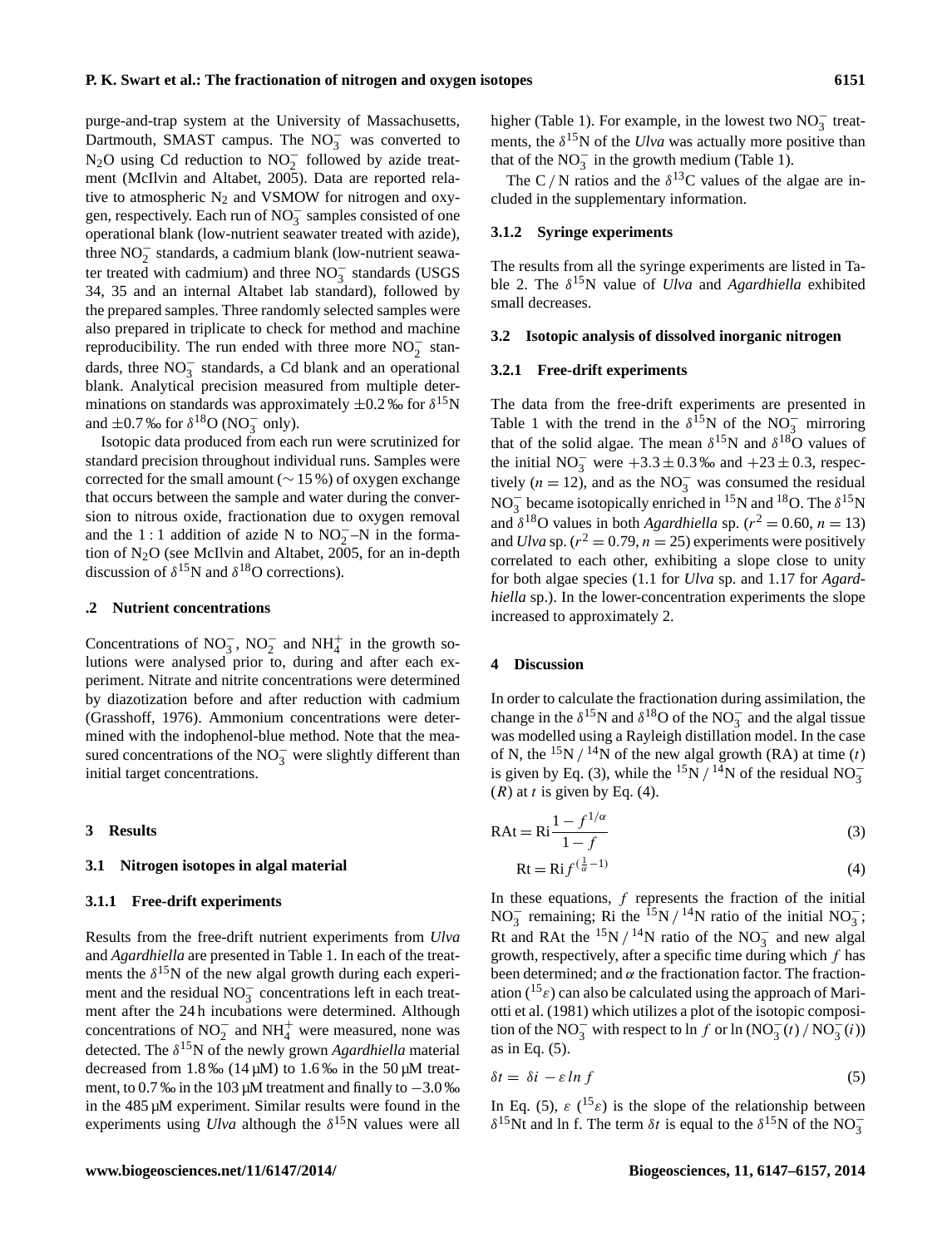**Table 3.** Calculated fractionation  $(\varepsilon)$  for experiments using linear model.

| #              | <b>Species</b> | $NO_3^-$ | $NO_3^-$           | Nitrogen            | Oxygen              |
|----------------|----------------|----------|--------------------|---------------------|---------------------|
|                |                | $\mu$ M  | $\epsilon$ (solid) | $\varepsilon$ (DIN) | $\varepsilon$ (DIN) |
|                |                |          | $\%$               | $\%$ o              | $\%$ o              |
| 1              | Ulva           | 2.6      | 2.1                |                     |                     |
| 2              | Ulva           | 14       | $-3.2$             | 0.8                 | 1.5                 |
| $\mathfrak{D}$ | <b>Ulva</b>    | 60       | $-0.2$             | 1.5                 | 3.6                 |
| 2              | <b>Ulva</b>    | 103      | 0.3                | 2.9                 | 3.8                 |
| $\mathfrak{D}$ | $U$ lva        | 485      | 2.0                | 3.5                 | 5.6                 |
| 1              | Agardhiella    | 7        | 0                  | nm                  | nm                  |
| 1              | Agardhiella    | 10       | 0.4                | nm                  | nm                  |
| 2              | Agardhiella    | 14       | 3.2                | 1.9                 | nm                  |
| 2              | Agardhiella    | 55       | 3.4                | 2.4                 | 2.6                 |
| 2              | Agardhiella    | 104      | 3.0                | 5.1                 | 4.8                 |
| 2              | Agardhiella    | 514      | 6.3                | 8.3                 | 12.9                |

1 represents syringe experiment; 2 represents free drift; nm stands for not measured.

at time (t) when the concentration is equal to  $NO_3^-$  (t), and  $\delta i$ is equal to  $\delta^{15}$ N of the NO<sub>3</sub> at the initial time when the concentration is equal to  $NO_3^-$  (*i*). In the free-drift experiments where the  $\delta^{15}$ N of the solution was sampled multiple times, the  $\delta^{15}$ N values were measured at various concentrations as the  $NO_3^-$  was assimilated by the algae and hence values of ln f calculated. A similar approach was used to calculate  $^{18}$  $\varepsilon$ using the  $\delta^{18}$ O data.

An alternative method for calculating the fractionation factor used the measurement of the  $\delta^{15}$ N of new algal tissue as a function of the expression in Eq. (6).

As f tends to 0 (all the NO<sub>3</sub><sup>-</sup> was consumed), the  $\delta^{15}N$ of the algae ( $\delta$ A) tended to approach the  $\delta^{15}$ N of the initial NO<sub>3</sub>. Hence, utilizing Eq. (6), the slope of the relationship was equivalent to  $(\alpha - 1) \times 1000$  or  $\varepsilon$ .

$$
\delta A t = \delta i + \varepsilon \frac{f \ln f}{1 - f} \tag{6}
$$

In each of the experiments the slope of the line was determined by plotting the initial  $\delta^{15}$ N of the NO<sub>3</sub><sup>-</sup> at a f value of 0 and the measured  $\delta^{15}$ N of the algae at the appropriate f value corresponding to the decrease in the concentration of NO<sub>3</sub><sup> $\alpha$ </sup> at the end of 24 h.

While it is possible to arrive at an estimate of fractionation using either the solid sample or the  $NO_3^-$  data, the method of measuring the  $\delta^{15}$ N of the residual NO<sub>3</sub><sup>-</sup> may provide a more accurate method for a number of reasons. First, in the case of the measurement of the  $\delta^{15}$ N of the tissue in the free-drift experiments, the  $f$  factor is calculated by averaging the amount of  $NO_3^-$  utilized during a 24 h period. This assumes that the algae grows equally throughout the 24 h period, rather than perhaps faster when the  $\overline{NO_3^-}$  concentration is high and lower as the concentration is reduced. In addition, as the concentration of  $NO_3^-$  is reduced to low concentrations, the fractionation of  $15N$  will also change (see later discussion). It might be possible to model these changes, but the interpretation would be dependent upon a number of assumptions which could not be validated with the present data set. In this regard the  $\delta^{15}$ N of the tissue grown in the syringe experiments might be more reliable in providing an estimate of fractionation as a constant amount of  $NO_3^-$  is supplied throughout the growth period, and therefore Rayleigh type modelling is unnecessary. In addition, both the syringe and the free-drift tissue measurements might suffer from the inability to precisely separate new and old algal tissue growth and the possibility of translocation of N-bearing compounds in the algal tissue. In contrast, the  $\delta^{15}N$  of the residual NO<sub>3</sub> provides a direct measurement of the fractionation during assimilation. While the results obtained between the two methods are similar, in cases where there are differences we feel that the data obtained from the  $\delta^{15}$ N of the NO<sub>3</sub> provide the best estimate of fractionation.

# **4.1 Modelling**

As the  $NO_3^-$  removed from the medium was balanced by algal assimilation, isotopic fractionation produced corresponding changes in both the  $\delta^{15}N$  of the residual  $NO_3^-$  and the  $\delta^{15}$ N of new algal growth. These data are reported in Table 1, and the fractionation factors estimated for  $^{15}N$  (and  $18$ O when applicable) using Eqs. (5) and (6) are reported in Table 3.

# **4.1.1** *Ulva*

The  ${}^{15}\varepsilon$  values calculated from the  $\delta {}^{15}N$  of the algal growth and the  $NO_3^-$  show a decrease towards 0 with decreasing concentration of  $NO_3^-$  (Table 3, Fig. 3). At the higher concentrations, the estimate of  $15\varepsilon$  obtained from the algal growth (∼3‰) and that obtained from residual NO<sub>3</sub>  $\delta^{15}$ N are statistically the same, while at the lower initial  $NO<sub>3</sub><sup>-</sup>$  concentrations values of <sup>15</sup> $\varepsilon$  obtained from the algal  $\delta^{15}N$  are significantly lower (Fig. 4). If the observation that fractionation varies as a function of the concentration of  $NO_3^-$  is correct, then Eq. (3) can only yield a mean estimate of  $15\epsilon$  as during the experiment the concentration of  $NO_3^-$  changes considerably as it is assimilated. In fact the data from the  $NO_3^$ free-drift experiment (Table 1) is best fitted by a quadratic equation confirming a change in fractionation with changing concentration (Fig. 5). Using a Chi-squared test, the improvement in the fit between the linear and non-linear model can be shown to be statistically significant at the 99 % level in both the 60 and 103 µM experiments. The first differential of the quadratic equation therefore provides an estimate of  $\varepsilon$  at any value of  $f$ . Using the data from the experiments which were initiated at concentrations of 14, 60 and 103  $\mu$ M NO<sub>3</sub> and calculating the mean  ${}^{15}$  value derived from each experiment with respect to concentration rather than  $f$ , a robust estimate of  $\varepsilon$  with respect to changing NO<sub>3</sub> can be obtained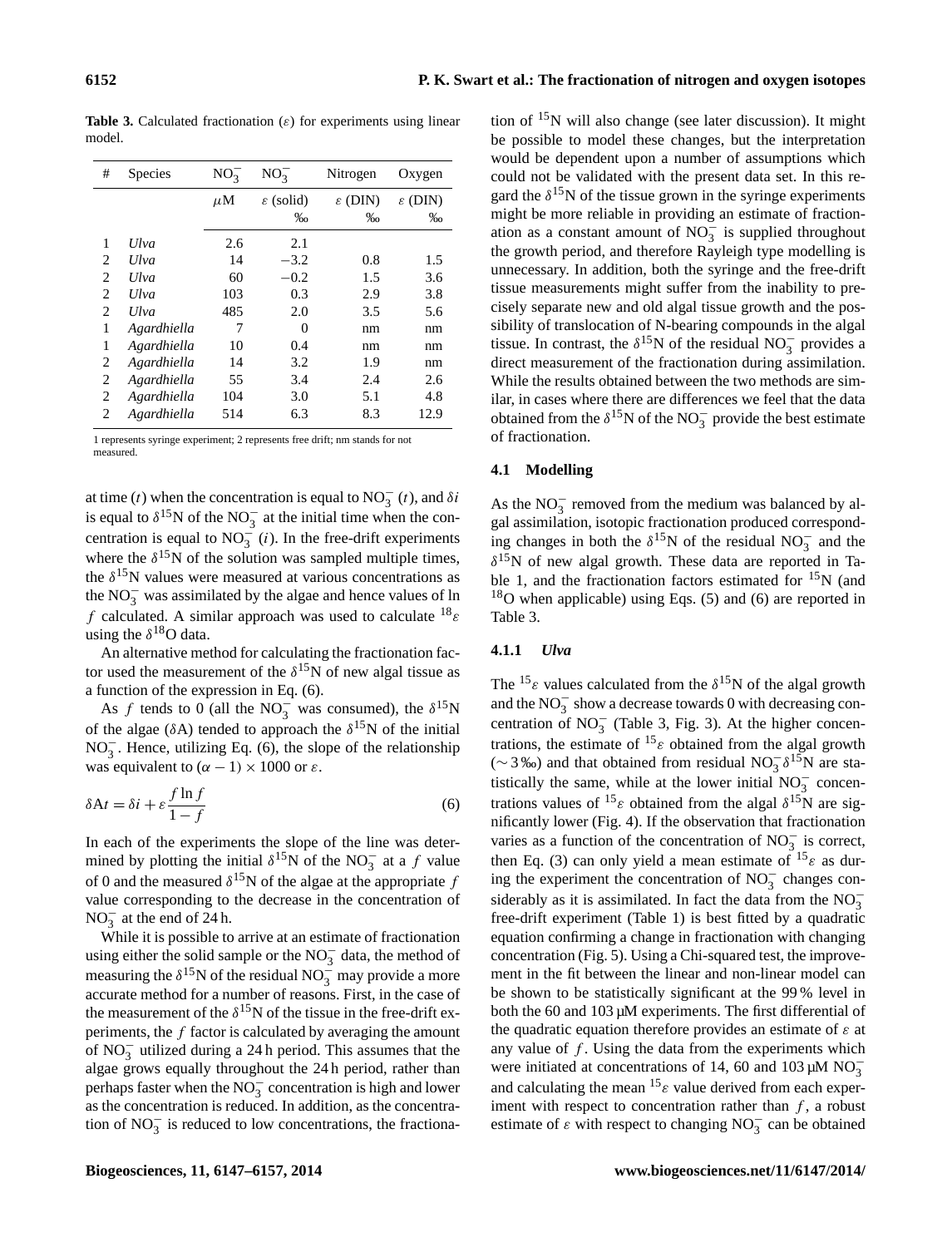

**Figure 3.** Calculation of  ${}^{15} \varepsilon$  using linear regression through  $\delta {}^{15}N$ values of NO<sub>3</sub><sup> $\frac{1}{3}$ </sup> with respect to ln f for experiments in which *Ulva* sp. was incubated for 48 h. Samples of water were taken at 12, 24 and 48 h and measured for the concentration of remaining  $NO_3^-$  and its  $\delta^{15}$ N (and  $\delta^{18}$ O). The numbers refer to the different initial concentrations of  $NO_3^-$  used in each experiment (See Table 1).

(Fig. 6). Data from the  $500 \mu$ M experiment were not used in this estimate as a result of the small change in concentration of  $NO_3^-$  (and as a consequence a small change in  $f$  which occurred during the experiment at high concentration). Although the estimates of  ${}^{15}$  c obtained from the nonlinear equation predict a value of less than 0 at concentrations lower than  $\sim 1 \mu M$ , none of the experiments attained these low concentrations and therefore this observation will need to be confirmed. In addition the one syringe experiment performed with *Ulva* at a constant concentration of ∼ 3 µM yielded a  $^{15}$ ε value of 1 ‰, higher than the values estimated from the  $NO_3^-$  drawdown experiments. Hence such data were inconsistent with a  $^{15}$  *ε* value below 0. In the free-drift experiments however, the  $\delta^{15}$ N of the measured algae was greater than that in the initial NO<sub>3</sub> (5.1 and 4.0‰ in the 14  $\mu$ M and 60 µM treatments, respectively, compared to the initial  $NO_3^$ and algal values of 3.3 and 3.1 ‰, respectively) (Table 1), giving estimates of <sup>15</sup> $\varepsilon$  less than 0 ( $\varepsilon = -3.2$  ‰). While the data of the solids appear inconsistent with the data measured on the  $\delta^{15}$ N of the NO<sub>3</sub><sup>-</sup>, based on previous discussion our feeling is that assimilation factors calculated from the analysis of the  $\delta^{15}N$  of the NO<sub>3</sub> are correct and that the  $\delta^{15}N$  of the solid material might therefore be some kind of artefact as discussed earlier. Regardless of whether  $^{15}$   $\varepsilon$  is less than 0, both approaches show a decrease in  ${}^{15}$  $\varepsilon$  with decreasing concentrations, and a rate of change of appears to be greatest at the lowest concentration, i.e. between 1 and  $10 \mu M$  (Fig. 6).



**Figure 4.** Estimate of fractionation factor  $(\alpha)$  and  $\varepsilon$  during the assimilation of NO<sub>3</sub> by *Ulva* sp. based on the  $\delta^{15}$ N analysis of the algal material (solid) and the DIN (data from Fig. 3).

With higher concentrations (between 10 and 50 to 500  $\mu$ M) the fractionation appears to reach a constant positive value  $(\varepsilon = 3 \text{ to } 4 \text{ %})$ .

# **4.1.2** *Agardhiella*

Based on both the algal and  $NO_3^- \delta^{15}N$  data, this species also exhibited a strong dependence between fractionation and NO<sub>3</sub> concentration. Values of <sup>15</sup> $\varepsilon$  were close to 0, or slightly negative, at low concentrations  $\left($  < 10  $\mu$ M) and increased between 100 and 500 µM, reaching a value of ∼ 8 ‰ at  $500 \mu M$  (Fig. 7). As a result of the fact that at most only three samples were taken for measurement of the  $\delta^{15}N$  (and  $\delta^{18}$ O) of the NO<sub>3</sub> during the free-drift experiments, it was not considered valuable to fit anything more than a straight line to the data, and therefore a more refined equation relating the change in  $\varepsilon$  to the concentration of NO<sub>3</sub><sup>-</sup> was not calculated. As in the case of *Ulva*, there was a suggestion that  $15\varepsilon$  values might fall below 0 at low concentrations, although the  $\delta^{15}$ N of the solid material did not increase at low NO<sub>3</sub> concentrations as seen in *Ulva* sp.

# **4.2 Concentration dependence of the fractionation factor**

In microalgae and bacteria the uptake and fractionation of NO<sup>−</sup> 3 has been proposed to be a three-step process (Granger et al., 2004; Hoch et al., 1992; Karsh et al., 2012, 2014; Mariotti et al., 1982; Shearer et al., 1991): first a transport step across the cellular membrane  $(\varepsilon_{\text{in}})$ , then a nitrate reductase step ( $\varepsilon_{\text{NR}}$ ) and finally a flux out of the cell ( $\varepsilon_{\text{out}}$ ). The overall fractionation manifested by the organism, expressed as  $\varepsilon_{\text{org}}$ , is related to the influx, efflux and nitrate reductase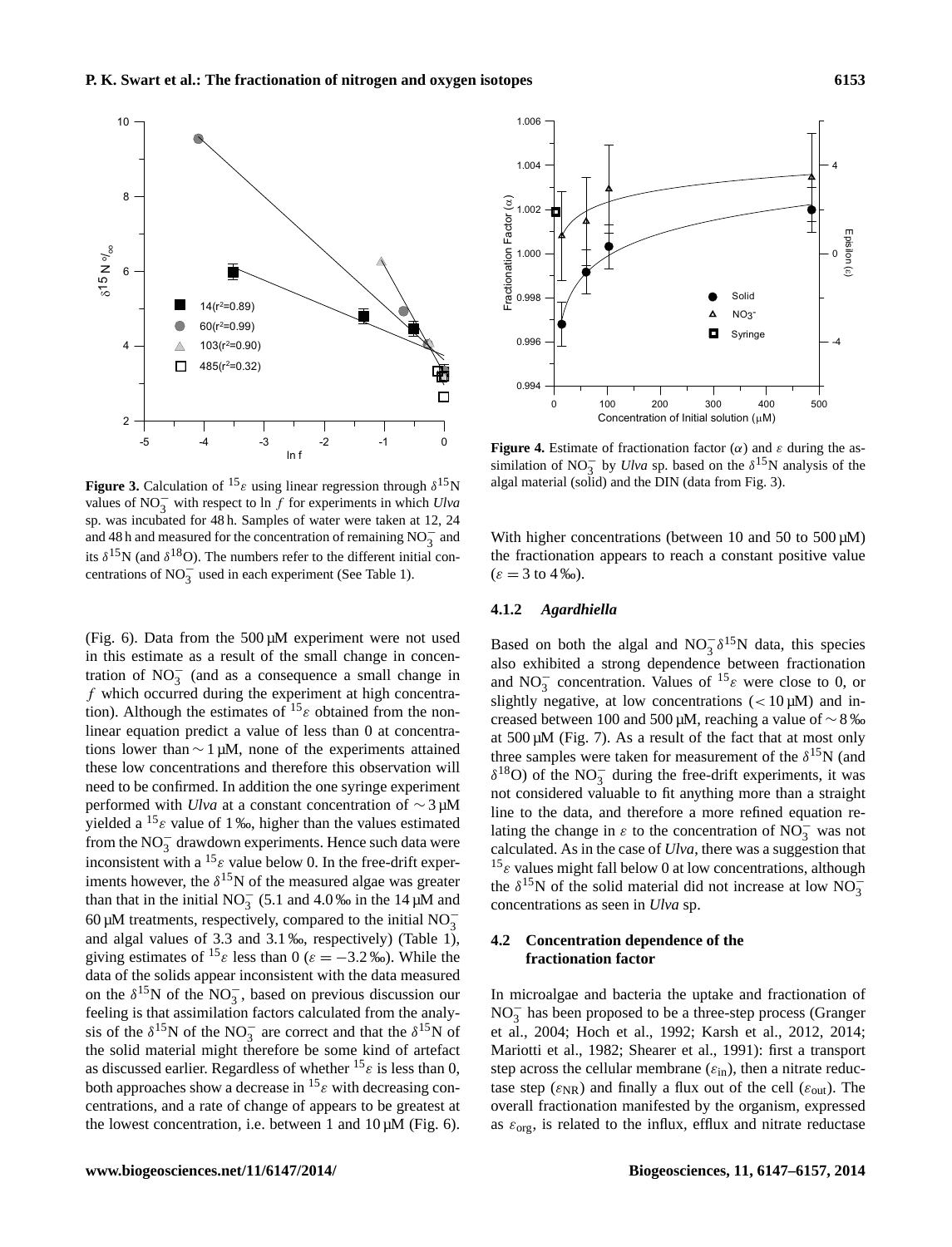

**Figure 5.** The changing fractionation as a consequence of decreasing  $NO_3^-$  concentration, as shown in Fig. 3, necessitates the use of a non-linear curve fitting to the data. The use of a quadratic equation shows an improved fit to the data and allows the slope of the relationship to be calculated at specific concentrations using the first differential of the equation. Data from the 485 µM experiment have been omitted as a result of the small change in the f value.

fractionation by Eq. (8), in which  $\gamma$  is the proportion of efflux relative to influx (Karsh et al., 2014).

$$
\varepsilon_{\text{org}} = \varepsilon_{\text{in}} + \gamma \left( \varepsilon_{\text{NR}} + \varepsilon_{\text{out}} \right) \tag{7}
$$

The estimated fractionation associated with these processes in a marine diatom (*Thalassiosira weissflogii*) are  $^{15} \varepsilon_{\text{in}} = 2\%$ ,  $^{15} \varepsilon_{\text{out}} = 1.2\%$  and  $^{15} \varepsilon_{\text{NR}} = 26.6\%$  (Karsh et al., 2012, 2014). As the majority of the fractionation is associated with the NR step, the degree to which this is expressed in the external medium and also in the organism is controlled by the amount of efflux relative to influx  $(\gamma)$ . Accepting the possibility that there may be differences between microalgae and the organisms used in this study, we have nevertheless used this model as a basis with which to explain the observations of a concentration dependence on  $^{15} \varepsilon_{\text{org}}$  made in this paper. In this regard it is helpful to examine the work of Needoba et al (2004), who measured the  $\delta^{15}$ N of the internal and external  $NO_3^-$  pools. They determined that the maximum difference in  $\delta^{15}$ N occurred in situations in which  $\varepsilon_{org}$  was at a minimum, thus indicating that the efflux from the cell was small. Conversely when fractionation was high, the difference between the  $\delta^{15}$ N of the external and internal pools



quadratic fits shown in Figure 5 for *Ulva* sp. Error bars represent **Figure 6.** Average fractionation factors  $(\alpha)$  and  $\varepsilon$  values calculated using the mean values estimated from the first differential of the  $\pm\sigma$  of the estimate calculated using equations shown in Fig. 5.

was at a minimum and efflux maximal. As in both cases, the greatest potential for isotope fractionation is at the NR step (Karsh et al., 2012; Ledgard et al., 1985), the principal explanation for dependence on external concentration must relate to the ratio of  $NO_3^-$  uptake to efflux from the cell. At lower external concentrations, NO<sub>3</sub> is limiting and the  $\delta^{15}N$ of the internal pool is highly elevated. However, most of the  $NO<sub>3</sub><sup>-</sup>$  is consumed and efflux is minimal, and, although the same amount of fractionation at the NR step takes place, this isotopic signal is not communicated to the external environment. At high concentrations the reverse is true:  $NO_3^-$  is not limiting, and the fractionation experienced at the NR step is translated to the external environment. Based on our findings we propose that macroalgae may behave similarly in many respects to microalgae. However, the only study we are aware of dealing with macroalgae concluded that the concentration of NO<sub>3</sub> did not influence the fractionation of <sup>15</sup>N (Cohen and Fong, 2005) and would therefore appear to be in conflict with the results of this study. However, in the Cohen and Fong (2005) research the only experiments in which the concentration of NH<sup>+</sup><sub>4</sub> was not altered, in addition to NO<sub>3</sub><sup>-</sup>, were carried out at relatively high concentrations of NO<sub>3</sub><sup> $\leq$ </sup> (> 50 uM). This is above the level at which the fractionation appeared to be constant in our study.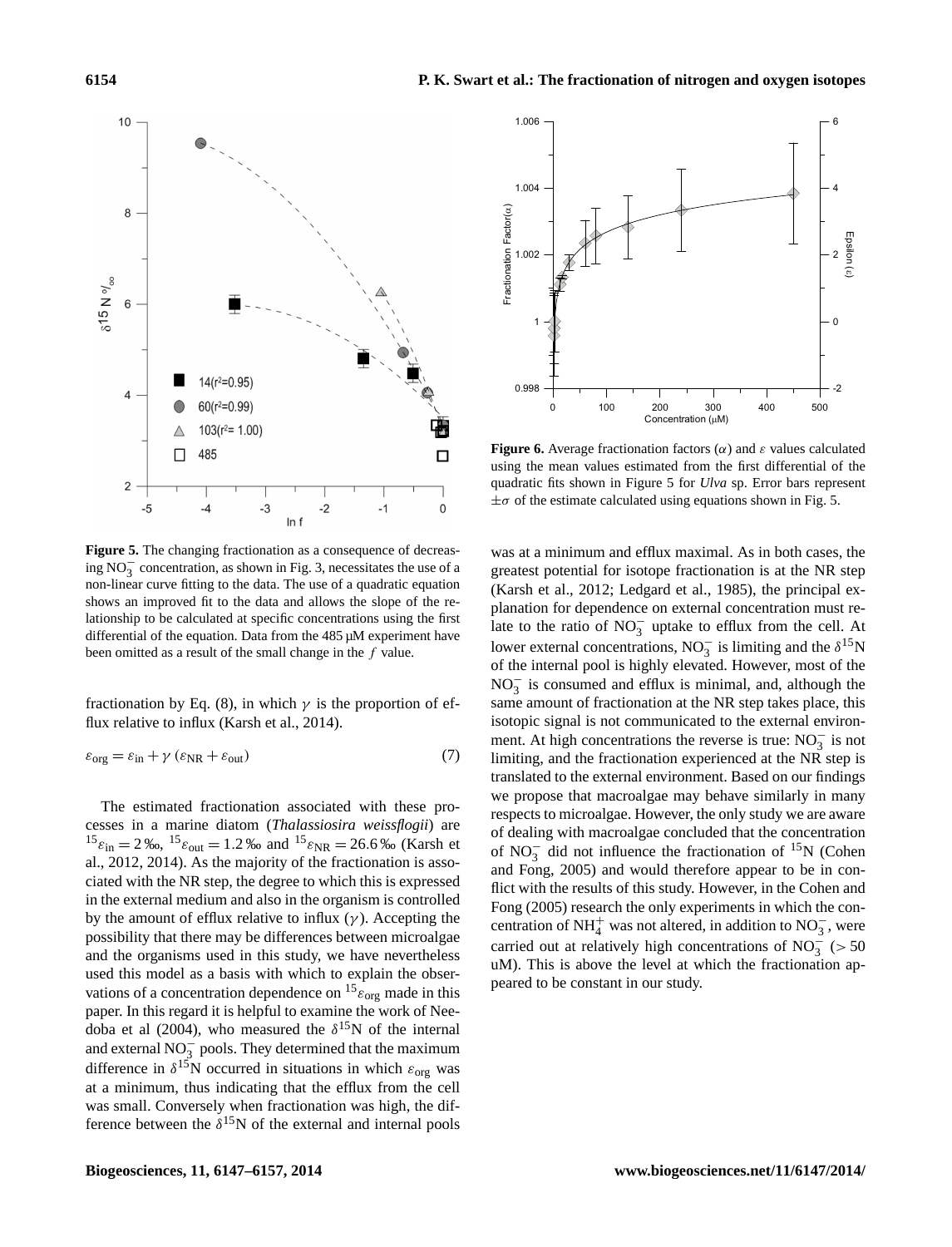

cate measurements. The solid and the DIN data are based on the **Figure 7.** Estimate of fractionation ( $\varepsilon$ ) exerted during the incorporation of NO<sub>3</sub> into *Agardhiella* sp. based on the  $\delta^{15}$ N analysis of the algal material and the DIN. Error bars represent  $\pm \sigma$  of replifree-drift results.

# **4.3 Oxygen isotopic composition of NO**<sup>−</sup> **3**

The measurement of the  $\delta^{18}$ O of nitrate is a relatively new technique which has helped explain both the source of  $NO_3^$ and the mechanism of fractionation of N and O isotopes during assimilation (Granger et al., 2004, 2010; Leichter et al., 2007; Wankel et al., 2006, 2009). The data presented here suggest that in a manner similar to  $15N$  the fractionation of  $18\overline{O}$  is dependent upon the concentration of NO<sub>3</sub> in the external environment (Tables 1 and 2; Fig. 8). While generally the fractionation of  $\delta^{18}$ O and  $\delta^{15}$ N are related in a 1 : 1 ratio (Granger et al., 2004), in this study the slope of the data seems to have a value of greater than the ideal 1 : 1 relationship (Fig. 2). It was argued by Granger et al. (2004) that this 1 : 1 relationship was consistent with fractionation of N and O during NR, whereas fractionation during uptake would give a 2 : 1 relationship. In more recent work it was shown that there are different degrees of fractionation for N compared to O during uptake and efflux, which would cause the relationship between  $^{18}\varepsilon$  and  $^{15}\varepsilon$  to rise significantly above unity, when fractionation is low (Karsh et al., 2014). Such data are in agreement with our study in that the  $^{18} \varepsilon : {^{15} \varepsilon}$  ratio is closest to unity in the highest-concentration (∼ 500 µM) experiments and increases with lower initial concentrations of NO<sub>3</sub><sup>-</sup>, reaching a value of  $\sim$  2 at 10 µM. This 2 : 1 relationship corresponds to the lowest amount of fractionation observed ( $\varepsilon \sim 0$  ‰). Using the rationale suggested by Granger et al. (2004), this pattern is consistent with a change in fractionation from a process predominantly controlled by NR, to one in which fractionation is controlled by the relative difference between the fractionation of O and N during up-



**Figure 8.** Relationship between the change in concentration of NO<sub>3</sub> and the  $\delta^{18}$ O of the NO<sub>3</sub> in the *Ulva* sp. free-drift experiments. Errors bars represent  $\pm \sigma$  of the analytical precision on the  $\delta^{18}$ O measurements.

take (1.4) and efflux (2.3) (Karsh et al., 2014). If the results of these experiments are correct, then the relationship between  $\delta^{18}$ O and  $\delta^{15}$ N also should not be linear, but rather a quadratic, similar to that observed between the  $\delta^{15}$ N and concentration discussed earlier. However, as a result of the larger error on the  $\delta^{18}$ O compared to  $\delta^{15}$ N (0.7 vs. 0.2 ‰), this pattern was not evident in the data collected in these experiments.

# **4.4 Biogeochemical implications**

The observation of a concentration dependence upon  $15N$ fractionation during denitrification has been previously made for microbes (Kritee et al., 2012). Both the results of that study and the data presented here suggest that there is a relationship between fractionation and concentration during assimilation, which has implications for the application of nitrogen isotopes for detection of N sources. It is clear that under typical N-limiting conditions both micro- and macroalgae have the same isotopic composition as the ambient nitrate. However, when  $\overline{NO_3^-}$  concentrations are elevated, algae fractionate the external  $NO_3^-$  pool, forming biomass which is relatively isotopically more negative than the ambient  $NO_3^-$ . The residual  $NO_3^-$  effluxed from the cell consequently becomes isotopically more positive regardless of the  $\delta^{15}$ N of the original NO<sub>3</sub>. Consider a hypothetical coastal estuary in which there is a significant input of  $NO<sub>3</sub><sup>-</sup>$  from artificial fertilizers (with a  $\delta^{15}N \sim 0$  ‰) applied to adjacent agricultural areas. As a result of the high  $NO_3^-$  concentrations, the fractionation during assimilation by algae would be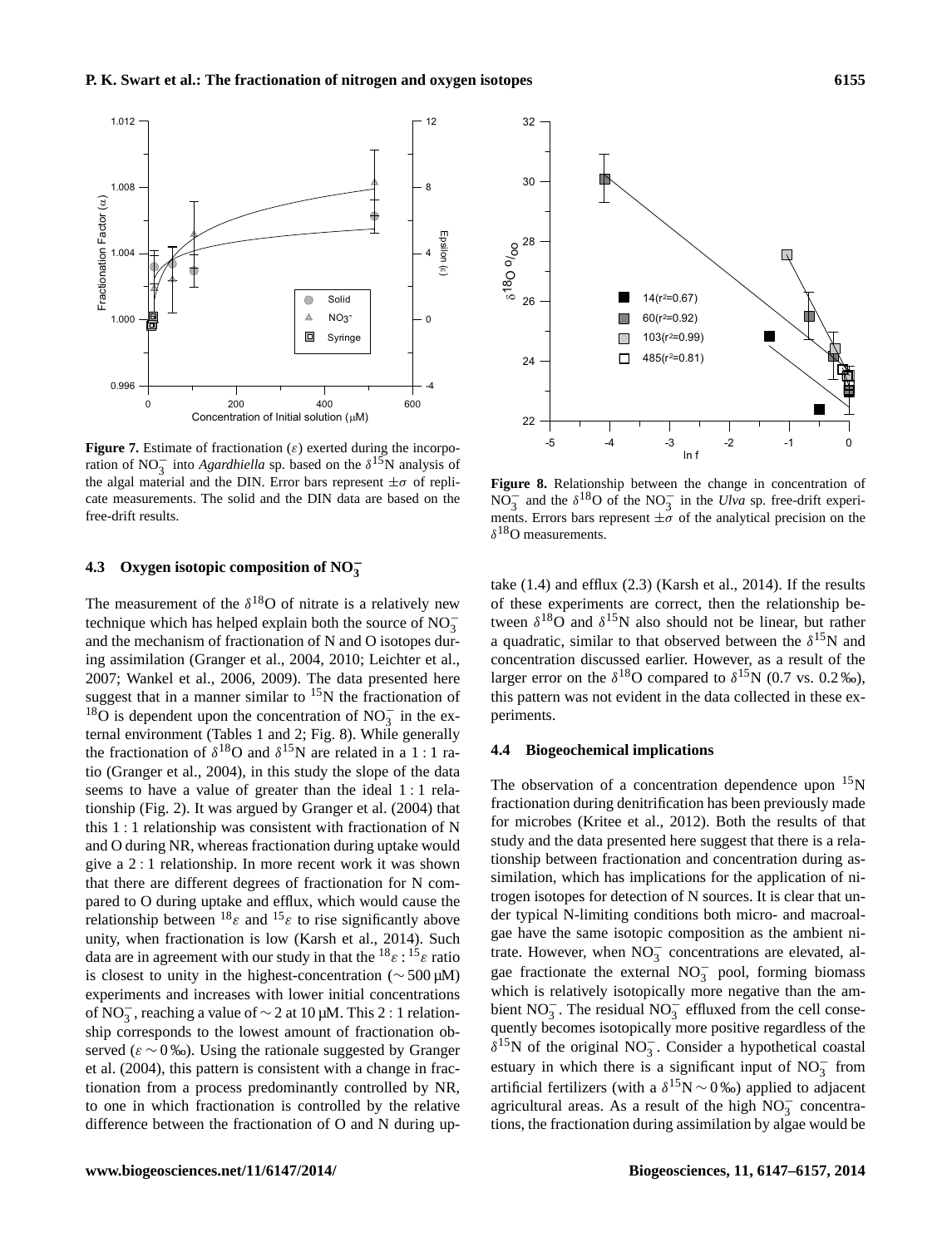greater than 0, initially producing algal material with  $\delta^{15}N$ values more negative than the original  $NO_3^-$ . As the  $NO_3^$ is consumed, the  $\delta^{15}$ N of the residual NO<sub>3</sub> would become more positive. Eventually isotopically positive algal material would be formed from waters which originally had a  $\delta^{15}$ N close to 0 ‰. It might be incorrectly assumed in such instances that the algal material was affected by nitrogen derived from an isotopically positive source, when in fact the positive values were produced as a result of fractionation during assimilation.

## **5 Conclusions**

- 1. There is a concentration dependence upon the fractionation of  $15N$  and  $18O$  exerted during macroalgal assimilation of  $NO_3^-$ . This dependence varies according to species but approaches 0 at low concentrations in both of the algal species studied here. This concentration dependence essentially means that in most open marine environments, which have  $NO_3^-$  concentrations of less than  $2 \mu M$ , there is minimal fractionation during assimilation. In environments with higher concentrations of  $NO<sub>3</sub><sup>-</sup>$ , the fractionation is greater than 0, leading to enrichment in the <sup>15</sup>N of the residual NO<sub>3</sub><sup>-</sup> regardless of the  $\delta^{15}$ N of the original source of that NO<sub>3</sub>. The observation of the concentration dependence of  $^{15} \varepsilon$  helps to explain the wide range of values reported in the literature where experiments were carried over a wide range of  $NO_3^-$  concentrations.
- 2. The change in the  $15\varepsilon$  shows the largest rate of variation at low  $NO<sub>3</sub><sup>-</sup>$  concentrations, and there is a suggestion  $15\varepsilon$  may fall below 0. This might imply that organic material formed under very low  $\overline{NO_3^-}$  concentrations could manifest an inverse isotopic effect.
- 3. The  $^{18}$  $\varepsilon$  also shows a dependence on concentration and is related to  $15\varepsilon$  in a 1 : 1 manner at higher concentrations (> 100 µM) of NO<sub>3</sub>. At lower concentrations the slope of  $18\varepsilon$ :  $15\varepsilon$  approaches values of 2 : 1.
- 4. The change of the fractionation of both  $^{15}N$  and  $^{18}O$ with respect to the concentration of  $NO_3^-$  supports a model in which there is a change in the origin of the fractionation from one in which the control is exerted by the NR step to one in which the control is exerted by difference between fractionation exerted in uptake and efflux.

# **The Supplement related to this article is available online at [doi:10.5194/bg-11-6147-2014-supplement.](http://dx.doi.org/10.5194/bg-11-6147-2014-supplement)**

*Acknowledgements.* We would like to thank the staff of the *Aplysia* facility and the Stable Isotope Laboratory at the University of Miami. Funding for this project was provided by EPA grants to P. K. Swart. We would like to thank Quinn Devlin for assistance in the laboratory and helpful discussions. Additional funding for this project was provided by the Stable Isotope Laboratory at the University of Miami.

Edited by: B. A. Bergamaschi

# **References**

- Altabet, M. A.: A time-series study of the vertical structure of nitrogen and particle dynamics in the Sargasso Sea, Limnol. Ocean., 34, 1185–1201, 1989.
- Altabet, M. A., Deuser, W. G., Honjo, S., and Stienen, C.: Seasonal and depth-related changes in the source of sinking particles in the North-Atlantic, Nature, 354, 136–139, 1991.
- Barford, C. C., Montoya, J. P., Altabet, M. A., and Mitchell, R.: Steady-state nitrogen isotope effects of  $N_2$  and  $N_2O$  production in *Paracoccus denitrificans*, Appl. Environ. Microbiol., 65, 989–994, 1999.
- Carballeira, C., Viana, I. G., and Carballeira, A.:  $\delta^{15}N$  values of macroalgae as an indicator of the potential presence of waste disposal from land-based marine fish farms, J. Appl. Phycol., 25, 97–107, 2013.
- Cohen, R. A. and Fong, P.: Experimental evidence supports the use of δ <sup>15</sup>N of the opportunistic green macroalga *Enteromorpha intestinalis* (Chlorophyta) to determine nitrogen sources to estuaries, J. Phy., 41, 287–293, 2005.
- Costanzo, S. D., O' Donohue, M. J., Dennison, W. C., Loneragan, N. R., and Thomas, M.: A new approach for detecting and mapping sewage impacts, Mar. Pollut. Bull., 42, 149–156, 2001.
- Delwiche, C. C. and Steyn, P. L.: Nitrogen isotope fractionation in soils and microbial reactions, Env. Sci. Tech., 4, 929–935, 1970.
- Deutsch, B. and Voss, M.: Anthropogenic nitrogen input traced by means of  $\delta^{15}N$  values in macroalgae: Results from in-situ incubation experiments, Sci. Total Environ., 366, 799–808, 2006.
- Dugdale, R. C. and Wilkerson, F. P.: The use of <sup>15</sup>N to measure nitrogen uptake in eutrophic oceans; experimental considerations, Limnol. Ocean., 31, 673–689, 1986.
- Granger, J., D. M. Sigman, J. A. Needoba, and Harrison, P. J.: Coupled nitrogen and oxygen isotope fractionation of nitrate during assimilation by cultures of marine phytoplankton, Limnol. Oceanogr., 49, 1763–1773, 2004.
- Granger, J., Sigman, D. M., Prokopenko, M. G., Lehmann, M. F., and Tortell, P. D.: A method for nitrite removal in nitrate N and O isotope analyses, Limnol. Oceanogr.-Meth., 4, 205–212, 2006.
- Granger, J., Sigman, D. M., Rohde, M. M., Maldonado, M. T., and Tortell, P. D.: N and O isotope effects during nitrate assimilation by unicellular prokaryotic and eukaryotic plankton cultures, Geochim. Cosmochim. Acta, 74, 1030–1040, 2010.
- Grasshoff, K.: Methods of Seawater Analysis, Verlag Chemie, Weinheim, 1976.
- Guillard, R. R. L.: Culture of phytoplankton for feeding marine invertebrates, in: Culture of Marine Invertebrate Animals, edited by: Smith, W. L. and Chanley, M. H., Plenum Press, New York, USA, 29–60, 1975.